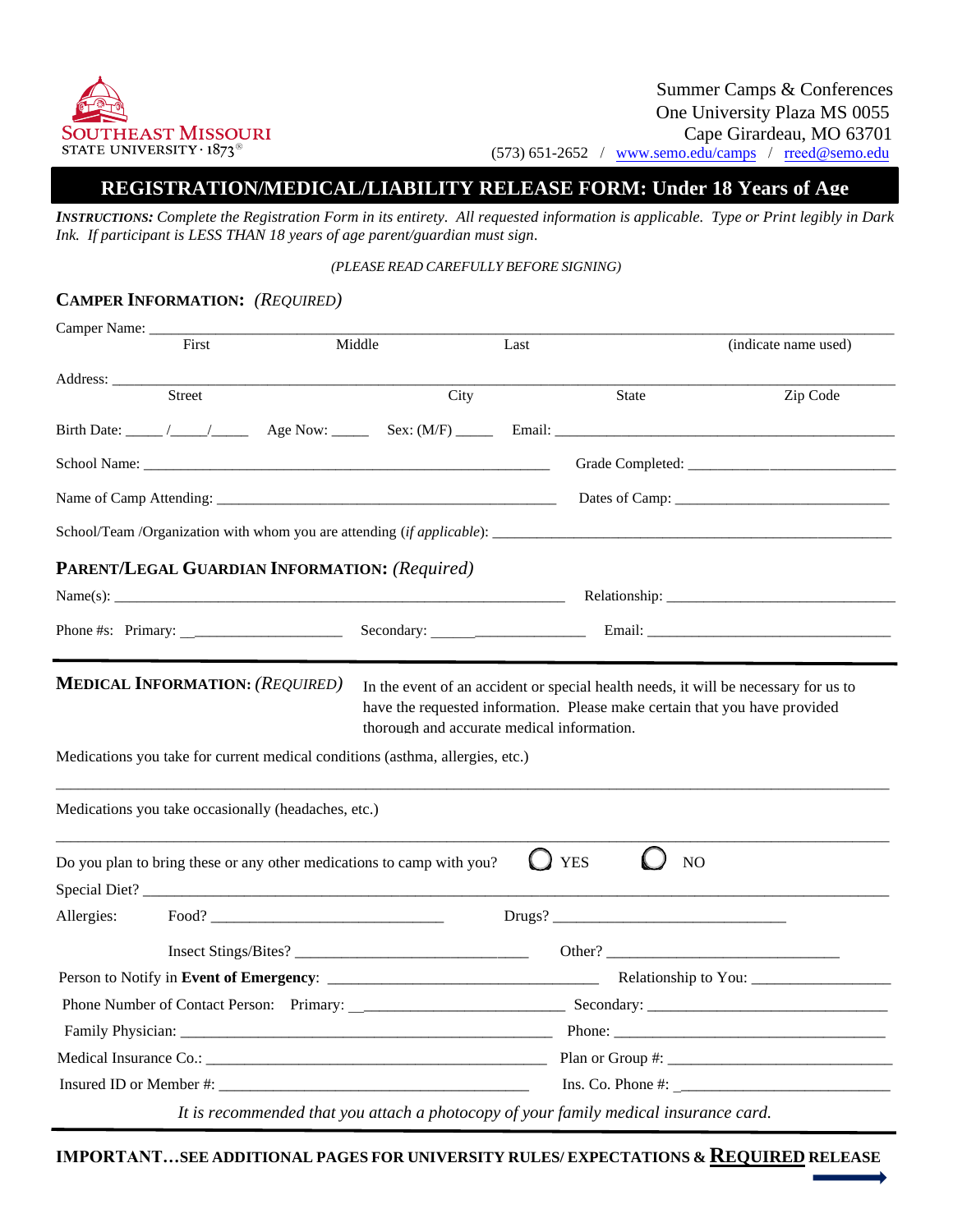## **SOUTHEAST MISSOURI STATE UNIVERSITY CAMP RULES & EXPECTATIONS:** *(REQUIRED)*

- 1. All medications are to be listed on the Registration/Medical/Liability Release form. All medications must be in original bottle and /or container. Campers are not to share any medications, including over-the-counter medications.
- 2. Campers are encouraged to walk or explore campus with adult supervision only.
- 3. Everyone must attend all scheduled events for the camp.
- 4. Campers are not permitted to remain in the residence halls or other facilities without adult supervision.
- 5. Campers MUST be in the residence hall by the designated curfew established by the camp host. Curfew is established for the safety, security, and mental and physical well-being of all individuals.
- 6. Campers are expected to be appropriately clothed when outside their individual room and in common areas of the residence hall(s).
- 7. All campers, chaperones, and camp staff are expected to assist with maintaining a clean, safe campus environment. Please place trash in provided receptacles, report spills, damages, needed repairs, or potential hazards to the University staff located in the facility as soon as possible, properly secure individual possessions and sleeping rooms, and abide by all University and camp rules and policies to ensure the safety of all persons and property.
- 8. If you reside in a residence hall, you will be issued a key/key card. A lost key fee will be assessed to the camp host by the University if all keys are not returned at check out. The camp host reserves the right to in turn assess the lost key fee to the responsible individual or group.
- 9. Additionally, the University will assess the condition and general repair of each sleeping room, common area, classroom or activity space of a residence hall(s) and other University facilities utilized as part of this camp prior to check-in and during check-out of each camp. Any needed extra cleaning or repairs that can be attributed to the intentional damage, misuse or maltreatment of a University facility on behalf of an individual or group will be assessed to the camp host by the University. The camp host reserves the right to in turn assess the damage/repair charges to an individual, a group or all camp attendees.
- 10. No bulling, including via social medias, or fighting is allowed.
- 11. Drugs, alcohol, any form of tobacco, firearms, knives, or any kind of weapon, or fireworks are NOT allowed on University property.
- 12. Amplified sound, group activities, or large group gatherings are not permitted on the sleeping floors of the residence halls after 11:00 p.m. and before 7:00 a.m. unless arranged prior to the date and time in which they are to occur with the Camps and Conference or Residence Life staff.
- 13. Do NOT prop doors, open doors or otherwise grant access to a facility to those who are not part of your group or camp.
- 14. Campers, chaperones, volunteers, and other guests or visitors are not allowed to bring pets on campus, except for those used to assist individuals with disabilities.
- 15. Chaperones and camp staff who reside in the residence halls are expected to enforce curfew, quiet hours, and security procedures and to be present in the halls whenever the campers associated with the camp are in the facility.
- 16. The University reserves the following rights:
	- a. To enter any room or facility for the purpose of inspection, repair or emergency.
	- b. To reassign residents in order to accomplish necessary repairs or accommodate University operations.
	- c. To revoke the privilege of campus access, including residency in or utilization by persons who do not follow the rules, policy, or direction of University staff.
	- d. To use information collected on camp forms for prospective student record creation. Student may opt-out at any time.
- 17. Campers, chaperones, staff and others affiliated with the camp are expected to abide by any additional rules established by the individual camp they are registered to attend.

# **RELEASE OF PHOTOGRAPHS, VIDEO, AUDIO AND RELATED MEDIA FORMATS:**

 In consideration of my engagement as a video tape/photography subject, upon the terms herein after stated, I hereby grant Southeast Missouri State University, its legal representatives and assigns, those for whom Southeast Missouri State University is acting, and those acting with its authority and permission, the absolute right and permission to copyright and use, re-use and distribute visual and aural representations of my child or in which my child may be included, in whole or in part, or composite or distorted in character or form, without restriction as to changes or alterations from time to time, in conjunction with his/her own or a fictitious name, for any purpose whatsoever. I hereby waive any right that I or my child may have to inspect or approve the finished product(s) or printed matter that may be used in connection therewith.



Permission Granted Without Restriction



Permission Granted With Restriction image with or without attribution to his/her name. without attribution to his/her name. The University and its affiliates may use my child's image

#### SIGNATURE OF PARENT/GUARDIAN: \_\_\_\_\_\_\_\_\_\_\_\_\_\_\_\_\_\_\_\_\_\_\_\_\_\_\_\_\_\_\_\_\_\_\_\_\_\_\_\_\_\_ DATE: \_\_\_\_\_\_\_\_\_\_\_\_\_\_\_\_\_\_\_\_

PARENT/GUARDIAN PRINTED NAME:

# **IMPORTANT…SEE ADDITIONAL PAGES FOR REQUIRED RELEASE OF LIABILITY**